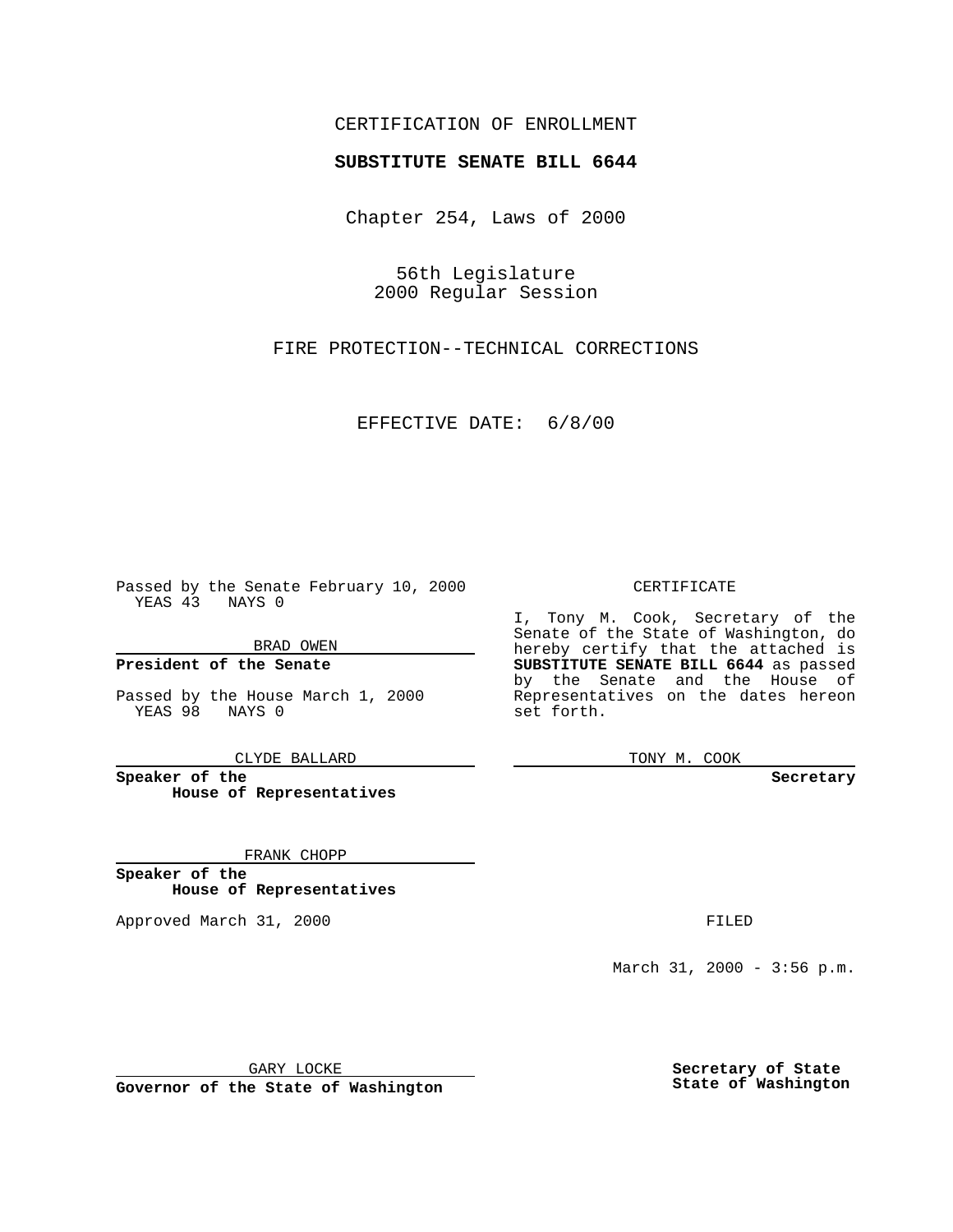## **SUBSTITUTE SENATE BILL 6644** \_\_\_\_\_\_\_\_\_\_\_\_\_\_\_\_\_\_\_\_\_\_\_\_\_\_\_\_\_\_\_\_\_\_\_\_\_\_\_\_\_\_\_\_\_\_\_

\_\_\_\_\_\_\_\_\_\_\_\_\_\_\_\_\_\_\_\_\_\_\_\_\_\_\_\_\_\_\_\_\_\_\_\_\_\_\_\_\_\_\_\_\_\_\_

Passed Legislature - 2000 Regular Session

### **State of Washington 56th Legislature 2000 Regular Session**

**By** Senate Committee on State & Local Government (originally sponsored by Senators Goings, Prentice, Fairley, Rasmussen, Haugen and Costa)

Read first time 01/31/00.

1 AN ACT Relating to technical corrections to fire protection laws; 2 amending RCW 48.50.050 and 48.50.070; reenacting RCW 48.50.020 and 3 48.50.040; and adding a new section to chapter 48.50 RCW.

4 BE IT ENACTED BY THE LEGISLATURE OF THE STATE OF WASHINGTON:

5 **Sec. 1.** RCW 48.50.020 and 1995 c 369 s 36 and 1995 c 285 s 21 are 6 each reenacted to read as follows:

7 As used in this chapter the following terms have the meanings 8 indicated unless the context clearly requires otherwise.

 (1) "Authorized agency" means a public agency or its official representative having legal authority to investigate criminal activity or the cause of a fire or to initiate criminal proceedings, including the following persons and agencies:

13 (a) The chief of the Washington state patrol and the director of 14 fire protection;

15 (b) The prosecuting attorney of the county where the criminal 16 activity occurred;

17 (c) State, county, and local law enforcement agencies;

18 (d) The state attorney general;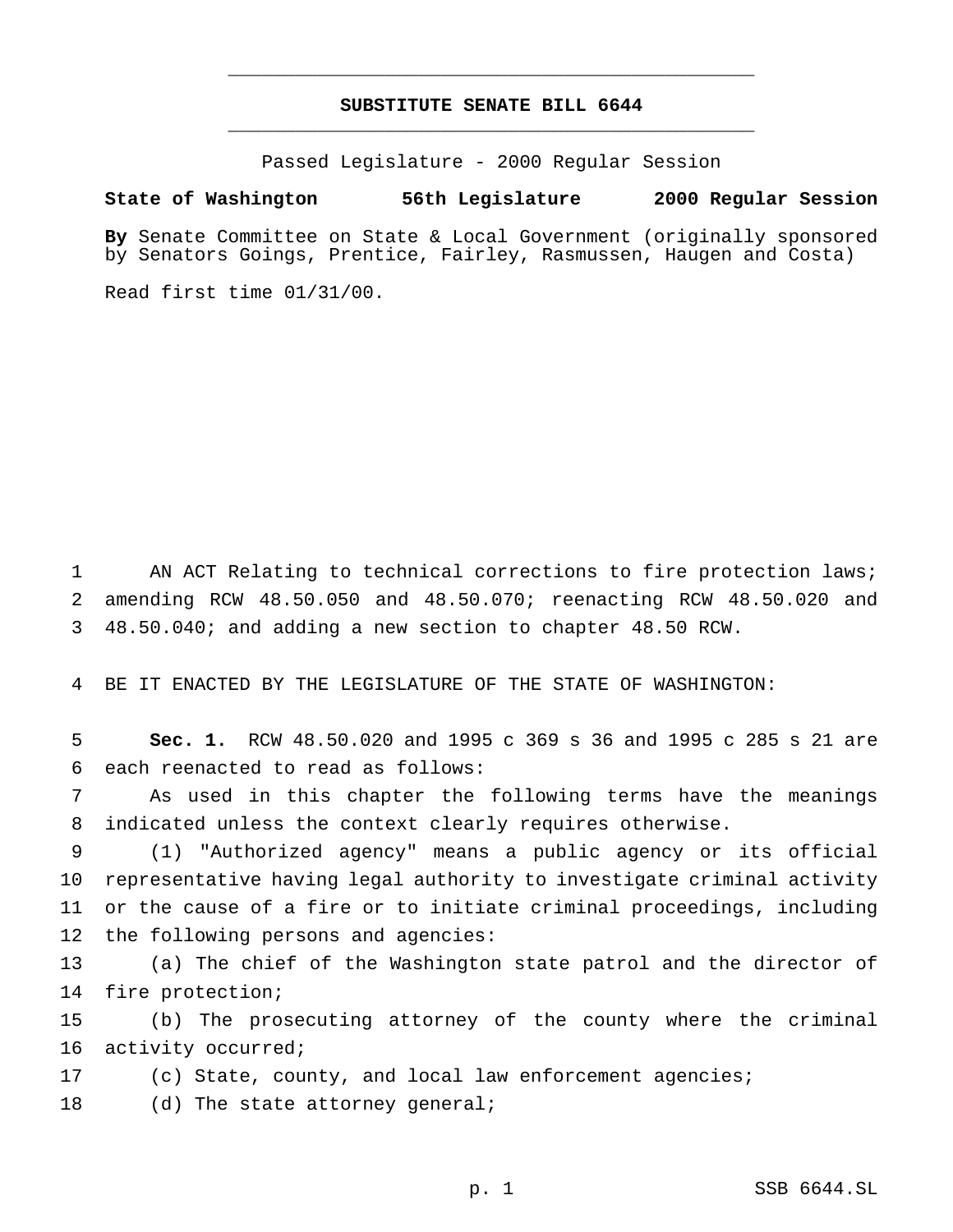(e) The Federal Bureau of Investigation, or any other federal law enforcement agency;

(f) The United States attorney's office; and

(g) The office of the insurance commissioner.

 (2) "Insurer" means any insurer, as defined in RCW 48.01.050 and any self-insurer.

 (3) "Relevant information" means information having any tendency to make the existence of any fact that is of consequence to the investigation or determination of criminal activity or the cause of any fire more probable or less probable than it would be without the information.

 **Sec. 2.** RCW 48.50.040 and 1995 c 369 s 37 and 1995 c 285 s 23 are each reenacted to read as follows:

 (1) When an insurer has reason to believe that a fire loss reported to the insurer may be of other than accidental cause, the insurer shall notify the chief of the Washington state patrol, through the director of fire protection, in the manner prescribed under RCW 48.05.320 concerning the circumstances of the fire loss, including any and all relevant material developed from the insurer's inquiry into the fire loss.

 (2) Notification of the chief of the Washington state patrol, through the director of fire protection, under subsection (1) of this section does not relieve the insurer of the duty to respond to a request for information from any other authorized agency and does not bar an insurer from other reporting under RCW 48.50.030(2).

 **Sec. 3.** RCW 48.50.050 and 1979 ex.s. c 80 s 5 are each amended to read as follows:

 An authorized agency receiving information under RCW 48.50.030  $((or))_1$  48.50.040, or section 4 of this act may release or provide such information to any other authorized agencies.

 NEW SECTION. **Sec. 4.** A new section is added to chapter 48.50 RCW to read as follows:

 An insurer providing information to an authorized agency or agencies under RCW 48.50.030 or 48.50.040 may request that an authorized agency furnish to the insurer any or all relevant information possessed by the agency relating to the particular fire